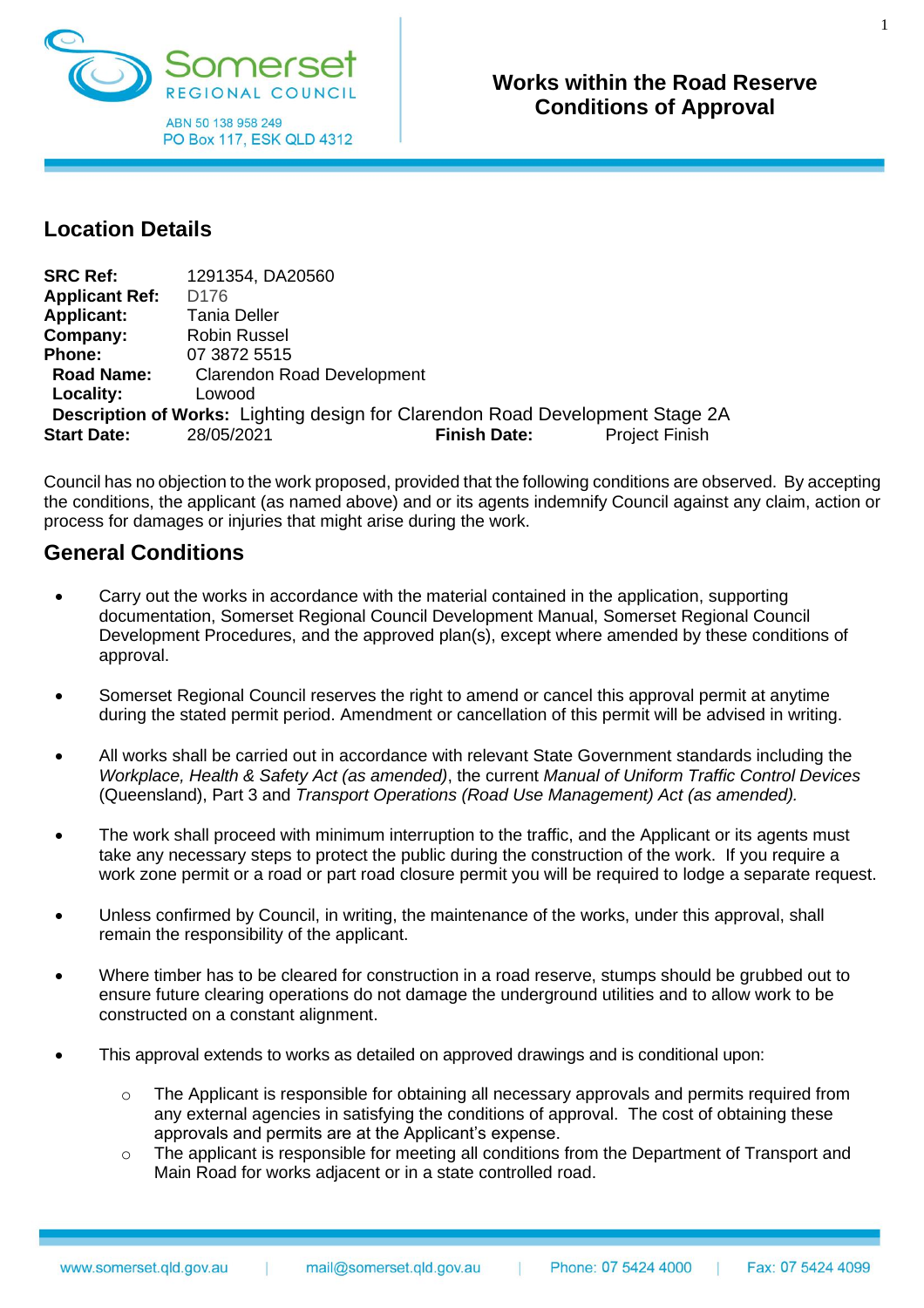

- A legible copy of any Approved Drawings and Conditions of approval is to be available on site at all times during construction, if applicable.
- Where the progression of work leads to substantiated complaints, the Applicant shall immediately rectify works and undertake any directions from Council Officers to rectify any works.
- From time to time, Council and their representatives may enter the work site to which this approval relates and undertake any testing or analysis of any part of the construction, and Council is not liable for the rectification or any compensation for any damage caused in the testing or analysis process. Should work be found to be not constructed to specification or of poor quality, any reasonable instruction given by Council Officers shall be considered to be a condition of approval and undertaken by the Applicant and or its agents.
- Where complete or incomplete works under this approval adversely affect adjoining properties, Council land, roads or other infrastructure, the Council may require by notice, works to be completed. Where Council deems it necessary to undertake works for the safety or health of the community or protection of infrastructure, costs associated with such works shall be recoverable from the Applicant.
- Any damage which is incurred to services, signs, footpaths, roadways, kerb and channel, or other work abutting the subject land as a result of the proposed works shall be repaired immediately should hazards exist for pedestrian or vehicular safety. Otherwise, all damage shall be repaired immediately upon completion of works associated with the works at the Applicants expense.
- Unless otherwise approved in writing by the Director of Operations, hours of construction shall be:
	- o Monday to Saturday 6.30 a.m. to 6.30 p.m. Noise permitted
	- o Sunday and Public Holidays No audible noise permitted

Work or business which causes audible noise shall not be conducted from or on the site outside the above hours.

- It is the Applicant's responsibility to appoint the principal contractors, complete forms, notify Workplace, Health and Safety, pay fees and carry out any other Workplace, Health and Safety legislative requirements.
- All wastes to be managed in accordance with the relevant legislation and regulations with regulated waste to be disposed of at a licensed facility by a licensed regulated waste disposal contractor and general solid waste to be disposed of at Council approved landfill sites with the Applicant covering all costs reasonably incurred for the receipt and management of the waste.
- The holder of this approval shall indemnify Somerset Regional Council and its employees, against any claim, action, or process for damage or injury that may be sustained against them due to any work carried out by use of this permit.

### **EARTHWORKS**

- Where vegetation is removed, the vegetation waste shall be disposed of by:
	- o Milling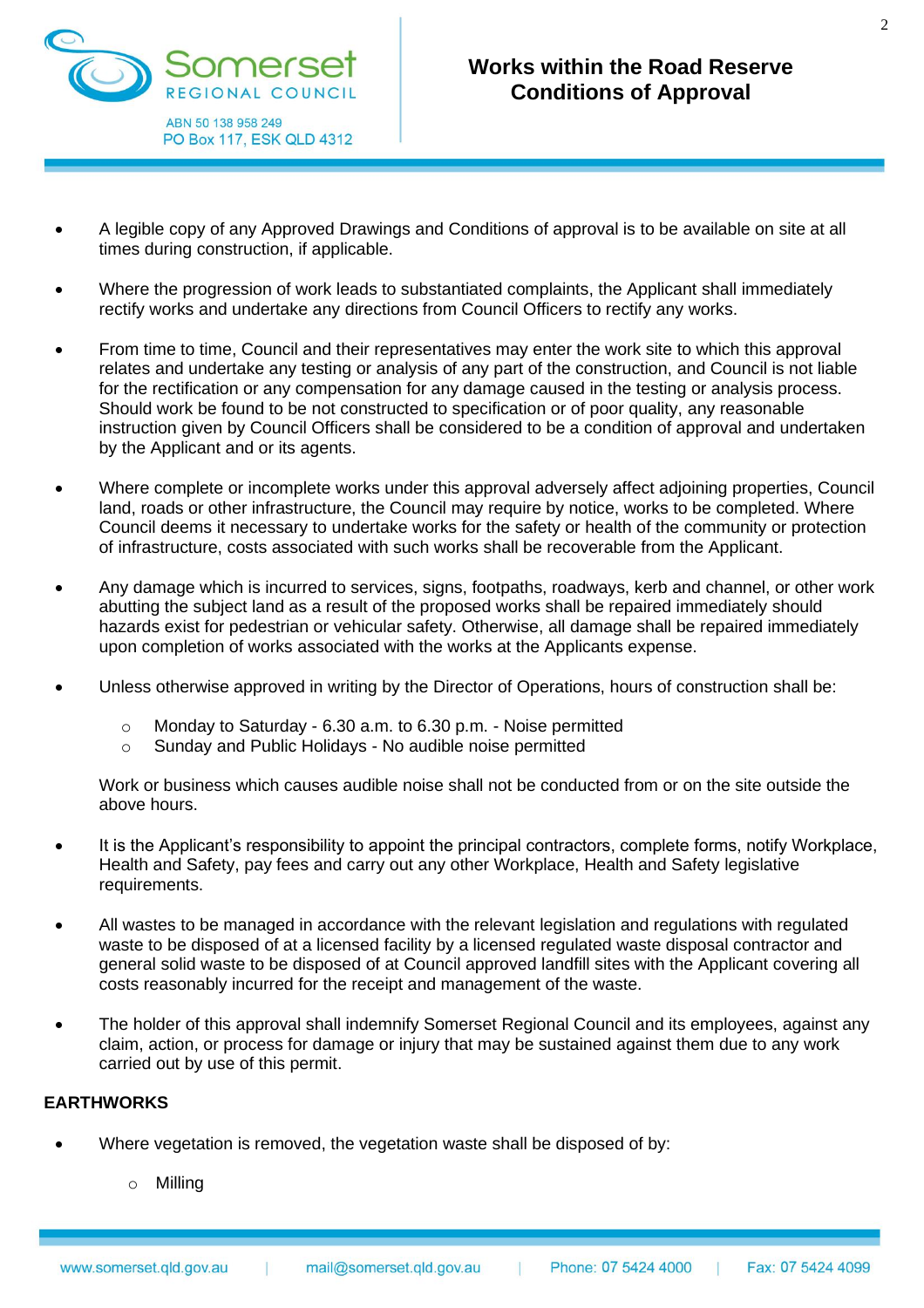

- $\circ$  Chipping and/or mulching
- o Disposal at an approved waste disposal facility
- o Burning provided fire permits are in place
- Waste other than vegetation waste, generated as a result of the operational works shall be disposed of to an approved disposal facility via an approved waste receptacle and/or collection service.
- Where the work involves excavation or filling over or adjacent to water supply, sewerage and/or stormwater, all access chamber surface levels must be adjusted to provide a freeboard of 50 mm above the finished ground service level. The Applicant is responsible for all costs associated with the adjustment of the chamber levels and the works is to be undertaken by or under the supervision of QUU or Council.
- It is required by Council, that all works crossing an existing sealed road should be bored underneath the road rather than trenched across the road. If trenching cannot be avoided, the notes below shall apply to the trench work and all work shall be of minimum interference to traffic.
- Trenching and reinstatement is to be in accordance with IPWEA Standard Drawing SEQ R-170 "Trenching Through Existing Pavement" detail. Lean mix concrete ONLY to be used as backfill. roadbase type 2.1 is to be used within 300 mm of the road surface: this is to be compacted to 100 % relative dry density (Standard Compaction).
- The trench and an adjacent strip on both sides shall first be sealed with emulsion to prevent water from entering the trench. This is to be followed with asphalt of a similar thickness to the existing asphalt.
- The Applicant is responsible for any subsequent settlement in the trench.

### **GENERAL SERVICES**

- All works required for this application must take due regard of any and all existing services and, if considered necessary, by the relevant authority, such works must be altered at cost to the Applicant.
- Enquiries should be made with public utility providers (e.g. Telstra, NBN, Energex and Qld Urban Utilities) to determine the positions of underground and overhead services in the area

### **TRAFFIC CONTROL**

- Any Road or lane closure must be applied for in writing to Council, and all conditions of that approval complied with during construction of the works.
- Only certified traffic operators and traffic controllers with appropriate level of accreditation and are to be utilised for the control of traffic in accordance with Part 3 (works on roads) of Manual of Uniform Traffic Control Devices (MUTCD) - Department of Main Roads. .
- Temporary signage and traffic control for construction on or near road reserves shall be provided in accordance with Part 3 (works on roads) of Manual of Uniform Traffic Control Devices (MUTCD) - Department of Main Roads.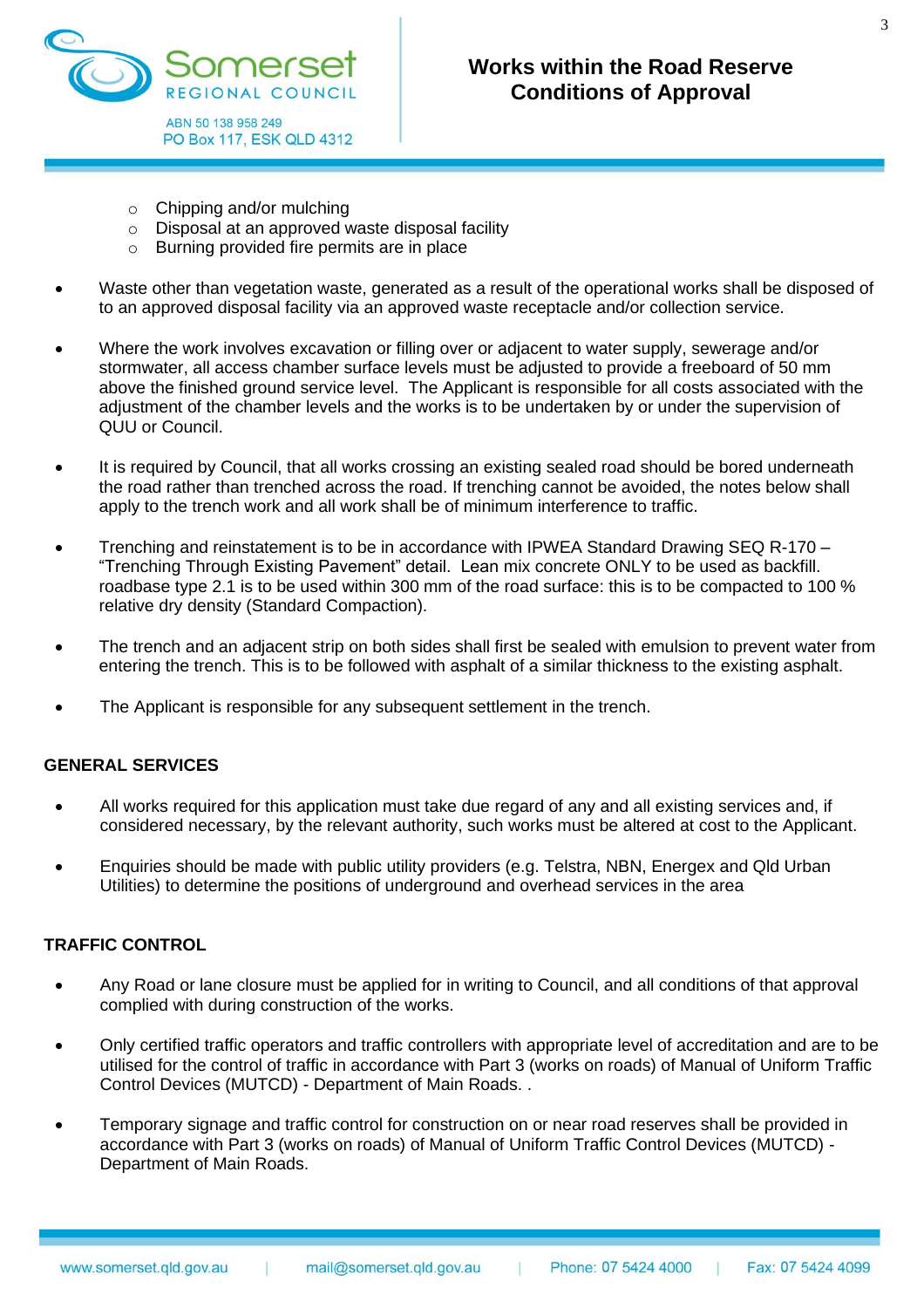

- A Traffic Management Plan (TMP) with Traffic Guidance Schemes (TGS), signed off by an accredited competent person, in accordance with Part 3 (works on roads) of Manual of Uniform Traffic Control Devices (MUTCD) is to be provided to Council prior to commencement of the works, if applicable.
- Any and all Police directions are to be obeyed and any Police permits obtained (where required).
- Delays to traffic shall be a maximum of five (5) minutes (Urban) and ten (10) minutes (Rural)
- A daily diary shall be kept; the diary shall note the location, tie of erection, and removal of roadwork signage along with any incidents and weather conditions.
- Signs are to be taken down at the end of the day or work areas to be made safe and appropriate reduced speed limits are covered.

### **EROSION CONTROL**

- Erosion and sedimentation controls shall be implemented, as necessary, and shall be maintained to Council's satisfaction at all times during the course of the works and any ensuing defects liability period, if applicable. Should proposed controls prove to be ineffective, Council will require the Applicant to install additional measures.
- No construction works may commence on subject sites until appropriate Sediment and Erosion Controls have been implemented.
- All unpaved areas where earthworks have been undertaken are to be grass seeded to achieve good grass cover.
- Measures shall be applied to Council's satisfaction to prevent site vehicles tracking sediment and other pollutants onto adjoining streets during the course of the project, and to prevent dust nuisance during construction and the ensuring defects liability period.
- Stockpiles of topsoil, sand, aggregate, spoil or other material capable of being moved by the action of running water shall be stored clear of drainage paths and prevented from entering the road and/or drainage system.
- Should it be necessary for the road and/or drainage system to be reinstated or cleaned up due to erosion, debris and/or sediment from the site, then such works shall be at the applicant's expense. Such works shall be undertaken immediately where there is a potential hazard to pedestrians and/or passing traffic.
- All earthworks and fill relating to this permit shall not lead to ponding of water or actionable nuisance and shall ensure all finalised works drain freely to a lawful point of discharge
- The site shall be maintained in a clean orderly state at all times.

### **TREE CLEARING**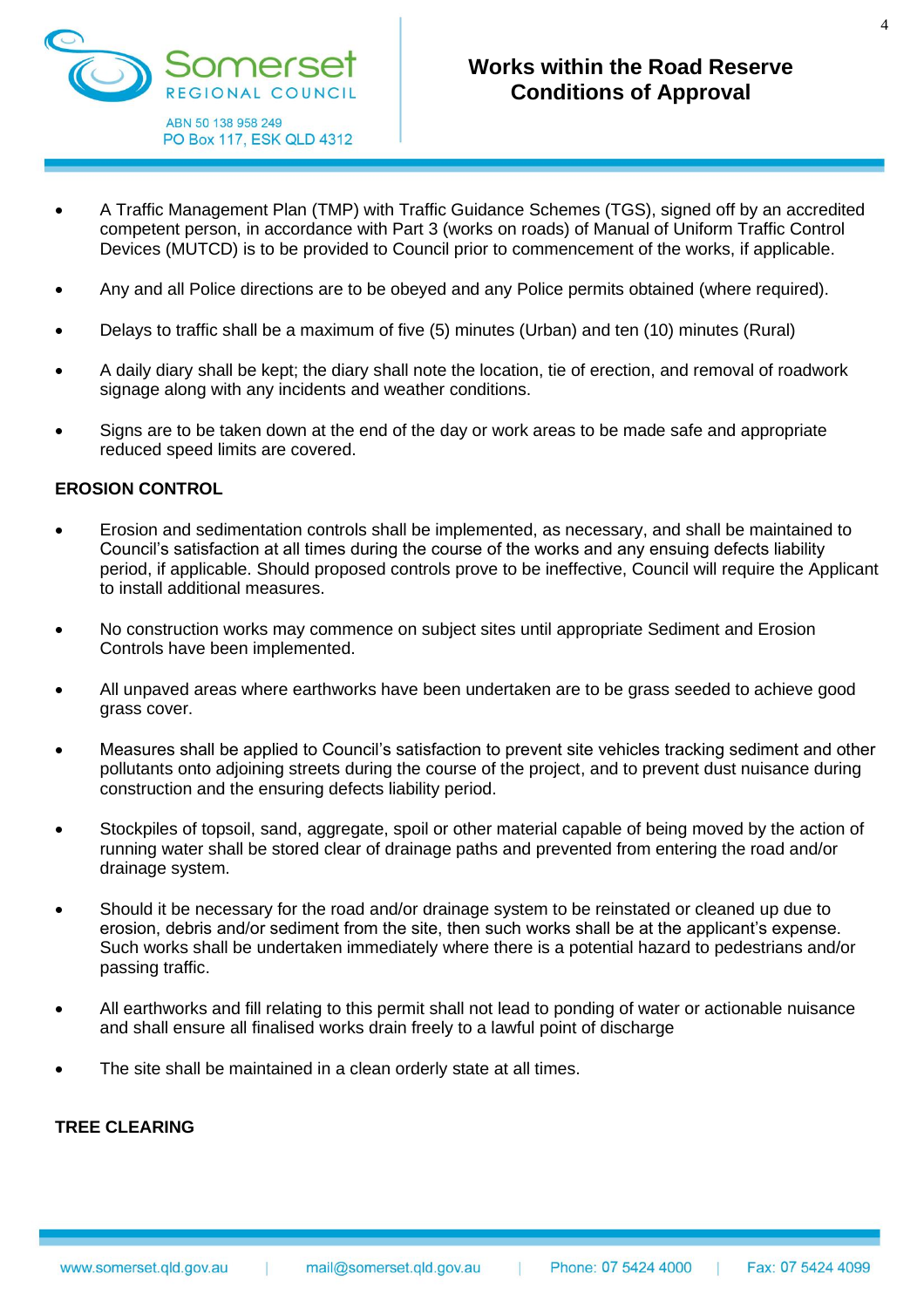

- Professional tree fellers are to be used for the felling of any tree within the Somerset Regional Council area. Evident of appropriate insurance in place to carry out these works will need to be provided prior to commencement.
- The Applicant is responsible for the safety of the public at all times during felling and removal operations.
- The Applicant is required to remove all felled trees and debris from the road reserve.
- The Applicant is responsible for damage to adjoining properties during the, such as fencing, any damage shall be repaired immediately at the Applicants expense

#### **ADVICES**

• The Aboriginal Cultural Heritage Act 2003 commenced in Queensland on April 16, 2004. The Act is administered by the Department of Environment & Resource Management (DERM).

The Aboriginal Cultural Heritage Act 2003 establishes a Duty of Care for Indigenous Cultural Heritage. This applies on all land and water, including freehold land. The Cultural Heritage Duty of Care lies with the person or entity conducting an activity.

Penalty proposing an activity that involves additional surface disturbance beyond that which has already occurred at the proposed site need to be mindful of the Cultural Heritage Duty of Care requirement.

Details on how to fulfil the Cultural Heritage Duty of Care are outlined in the Duty of Care Guidelines gazetted with the Act.

Council strongly advises that you contact DEHP's Cultural Heritage Coordination Unit to obtain a copy of the Duty of care Guidelines and further information on the responsibilities of proponents under the terms of the Aboriginal Cultural Heritage Act 2003

• The Australian Government recently declared koala populations in Queensland as a vulnerable species under the *Environment Protection and Biodiversity Conservation Act 1999* (Cth). Accordingly, where works may facilitate an action that is likely to have a significant impact on the koala the applicant is required to refer that development proposal to the Federal Environment Minister. A significant impact includes the removal of two or more koala food trees or any other activity that may impact on local koalas.

Determining whether an action is likely to have a significant impact on a matter of national environmental significance, you are advised to discuss the matter with the Department's referral business entry point, through the Department's community information unit by emailing [epbc.referrals@environment.gov.au](mailto:epbc.referrals@environment.gov.au) or on 1800 803 772.

• The State of Queensland has been declared a quarantine area for the Red Imported Fire Ant. Should this approval involve the movement of restricted items from areas of known infestation the provisions of the Plant Protection Act 1989 apply. Applicant must ensure compliance with statutory provisions.